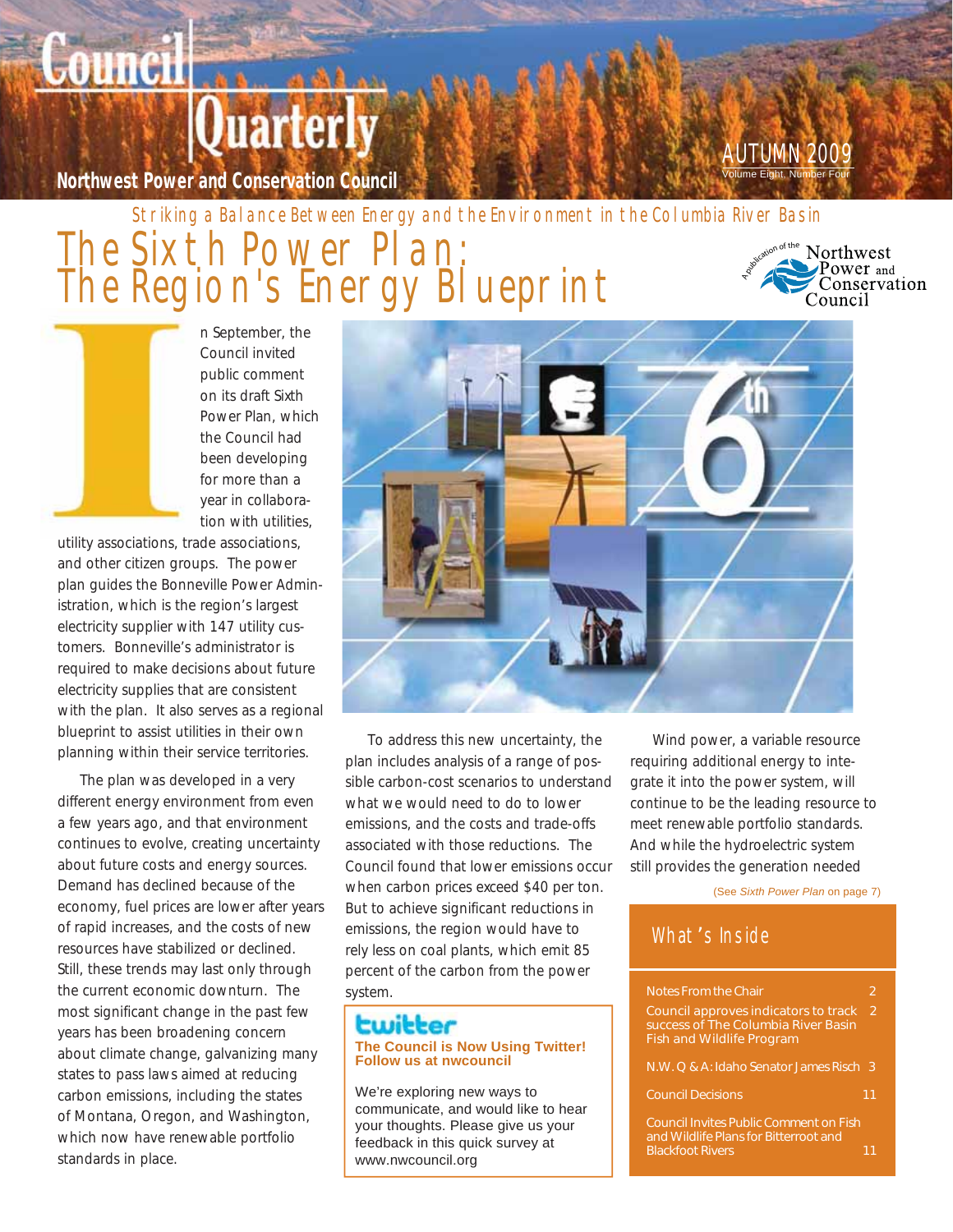## Council approves indicators to track success of The Columbia River Basin Fish and Wildlife Program

his fall, the Council approved three high-level indicators to help measure the success of projects that implement the Columbia River Basin Fish and Wildlife Program and, thus, the success of the program. The approved indicators are: 1) abundance of fish and wildlife; 2) fish survival past the mainstem Columbia and Snake river dams; and 3) coordination of mitigation actions — that is, an assessment of management coordination among agencies and projects. A fourth indicator, ecosystem health, is being developed by the Pacific Northwest Aquatic Monitoring Partnership.

The Council calls these highlevel indicators because they assess progress at a broad level in the general categories of land, water, fish passage, fish harvest, and habitat improvements. The indicators will provide an assessment of the biological, implementation, and management components of projects that implement the program.

The Council will use the indicators in its annual reports to Congress and the region's governors.

In early 2009, the Council asked for public comments on a set of proposed indicators. A number of comments were received, some supporting the proposals, others opposing them or recommending changes, and still others recommending additional indicators. In response, the Council revised the original set and then conducted a public workshop with fish and wildlife managers and other experts from state and federal agencies and Indian tribes. From the discussions at the workshop, the Council is also developing a set of management questions that will be linked to the indicators. Council staff will use the questions to guide development of the high-level indicators.

The Council chose to focus on a small number of indicators that are clear and easy to understand. Other agencies, such as the Columbia Basin Fish and Wildlife Authority (CBFWA), have developed more detailed indicators that track progress of projects and species at the

subbasin level. The Council's indicators take a broader approach.

Council Member Rhonda Whiting, a Montana member and chair of the Council's fish and wildlife committee, said the Council's high-level indicators will complement the more detailed analysis in CBFWA's annual Status of the Resources Report. Council Member Tom Karier, a Washington member and the one who initiated the Council's work to develop the indicators more than a year ago, said the indicators approved by the Council "are organized in an understandable way and will emphasize the important things the Council does." He said the annual reporting of the indicators should be useful to the Northwest governors and members of Congress. "We may finetune them over time, but they provide a focus that is critical."

The Council plans to begin reporting data in the four categories in 2010.  $\boxed{CQ}$ 



## **Notes From the Chair**

This fall, the Council released its Draft Sixth Power Plan for public comment. The plan is the region's roadmap to a secure and economical power supply, and it has never been more relevant or timely than now. Today, we face numerous risks and uncertainties on many fronts. Some are familiar like future demand and fuel costs, while others, like future climatechange policies and the challenge of dealing with increasing amounts of wind energy, are new. The Council's plan analyzes these risks against a variety of resource options and actions to determine the best path forward. An overview of the plan and its recommendations is the featured story in this issue.

Also included is a story on the Council's adoption of high-level indicators that will be used to track how well we are meeting our goals for fish and wildlife. These indicators cover actions for land, water, fish passage, fish harvest, and habitat improvements, and the Council will use them in its annual reports to Congress and to the region's governors.

In an interview with Senator Risch of Idaho, he gives his thoughts on the challenges facing the region with respect to energy issues from climate-change legislation to advances in energy technology. It provides a well reasoned perspective from one of the region's most experienced and thoughtful elected officials and, I might add, an interesting read.



.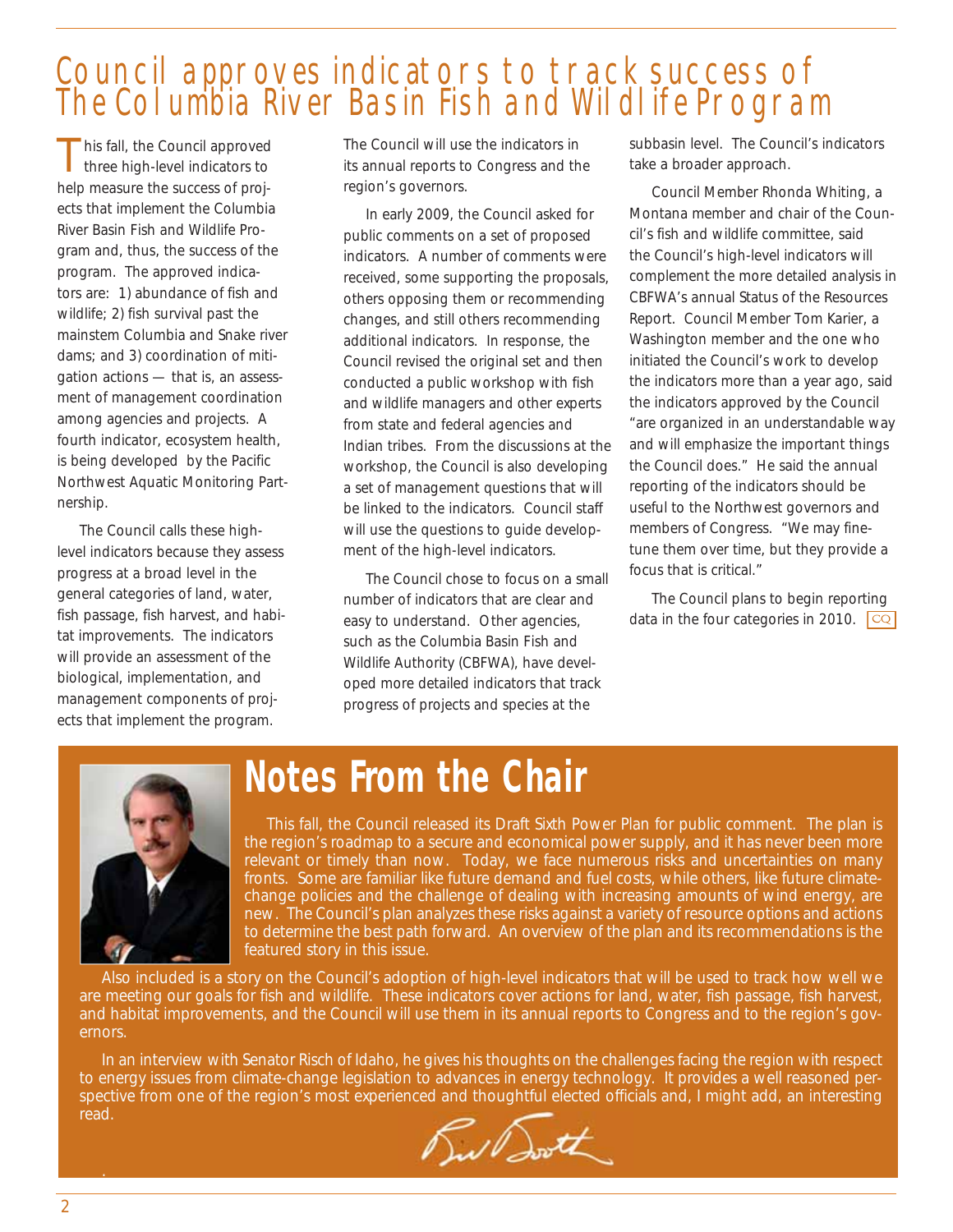## Northwest Q&A: Idaho Senator James Risch

James E. Risch, is Idaho's 28th Senator and has 37 years of experience in elected office.

Senator Risch was elected to the United States Senate in November of 2008 after serving as Idaho's state senator, lieutenant governor and governor. He has served on numerous Senate Committees, including the Energy and Natural Resources Committee, giving Idaho a voice in legislation that dramatically shapes the West. Risch's other committee assignments include the Senate Committee on Foreign Relations, Select Committee on Intelligence, Select Committee on Ethics, Committee on Small Business and Entrepreneurship and the Joint Economic Committee.

During his service as Idaho's 31st Governor, Risch lowered property taxes by 20 percent, providing much needed tax relief to Idaho taxpayers, while setting aside \$100 million in a rainy-day fund for schools. He

also designed a plan to manage Idaho's roadless areas and supervised the adoption of a rule that effectively prohibits the construction of traditional mercuryreleasing pulverized coal power plants. Both measures earned Risch bipartisan acclaim for his pragmatic approach to natural resource issues and land management.

Senator Risch received a bachelor's degree in forestry from the University of Idaho, and a juris doctor degree from the University of Idaho, College of Law. He served on the Law Review and the College of Law Advisory Committee at the University of Idaho and has taught criminal law at Boise State University. He was a small business owner, a rancher/farmer and senior partner in the Risch Goss Insinger Gustavel Law

firm at the time of his election to the U.S. Senate.

Senator Risch and his wife Vicki have been married for 41 years. They have 3



sons, 2 daughters-in-law and 6 grandchildren. Their commitment to Idaho and their work together earned them the distinction of being selected as Idaho's Healthy Marriage Ambassadors in 2007. They live on a ranch outside of Boise and maintain an apartment in Washington, D.C.

By all accounts, you have the most unique and diverse range of committee assignments than anyone else in the Northwest congressional delegation. You serve as ranking member on the influential Energy Subcommittee of the Energy and Natural Resources Committee; the Foreign Relations Committee; the Select Committee on Intelligence; the Committee on Small Business and Entrepreneurship; the Joint Economic Committee; and the Senate Ethics Committee. Given this diverse portfolio, what have been some of the most rewarding and interesting issues you have worked on in your first year in the U.S. Senate?

> The issues addressed by the committees I serve on have ranged from an agreement with the United Arab Emirates for nuclear power generation to salmon recovery funding to a new energy bill to virtually all aspects of the economy and our relationships with every other country on earth. Some have been more interesting than others, but two that really stand out are my foreign relations and intelligence work. It has been decades since Idaho last had a voice on those committees and a lot has changed in that time. We now live in a truly global economy and foreign issues affect Idahoans and their businesses just as much as they do those in coastal states. Seeing that Idaho's interests are represented in these matters has been especially

rewarding.

Climate change legislation continues to be a major topic of conversation in the Pacific Northwest and the rest of the country. The House has passed a comprehensive cap and trade bill which caps total emissions but issues emission allocations to various industry sectors, including the electric power industry. The Senate is just getting started with its consideration of climate legislation but questions remain about the cap and trade concept, the various allocation formulas themselves, and transparency and accountability of an allowance trading market. If you could roll back time, what kind of climate change legislation would you put before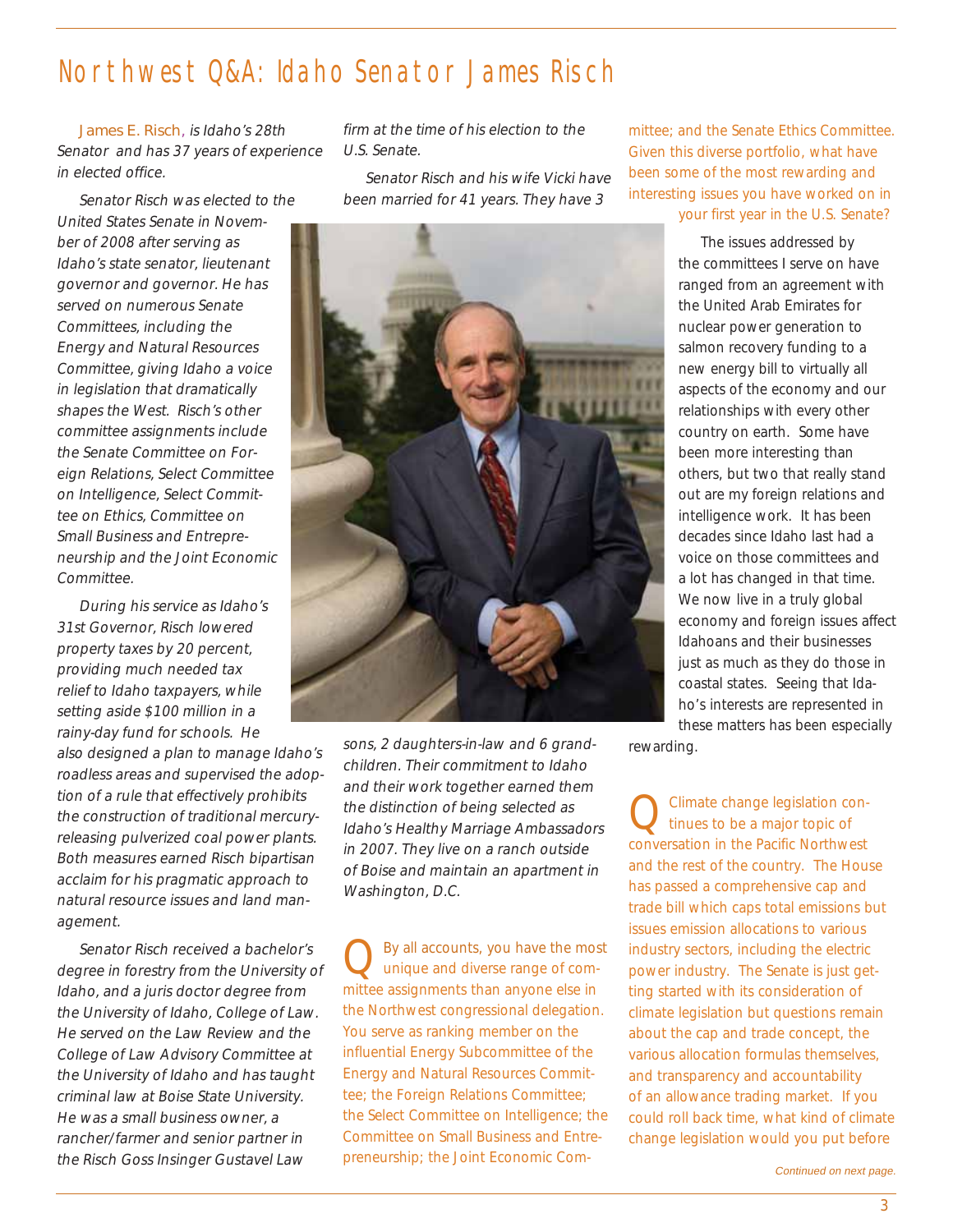the Congress? A modified cap and trade bill? A straight energy tax of some kind? What provisions would you include to protect Pacific Northwest electric power customers? Or do you believe the region is better off to allow states to pass their own legislation, and for the current administration to use existing authorities under the Clean Air Act?

I worked in the state Senate for almost 30 years in several leadership capacities. I think we did things the right way in that body: If there was a problem, you figured out how to solve it, and then you solved it. Before we even talk about what kind of legislation is needed, you first have to figure out what the problem is. Before you talk about what a climate bill would look like, you first have to determine the nature of climate change, its cause and the ability of humans to fix it.

There is a wide range of conflicting scientific evidence regarding the human contribution to global warming, the effect of sun spots, and the effect of global tilt. Having said that, I do think there is widespread agreement, myself included, that we can do more to reduce emissions being released into the atmosphere. The solution is easy: clean up the air directly, not through politicallyenacted, complex programs.

The easiest, most cost-effective way to do that is to build more nuclear power plants and convert a substantial percentage of our transportation force to electrically-driven vehicles. A cap and trade plan is nothing but an invitation to speculative investors, like those that caused the Enron debacle and the housing crisis, to interfere with energy prices. Enron was an early backer of cap and trade schemes.

The climate change bill recently passed in the House is a perfect example of this political wreck—those industries, areas of the country and even individual businesses with the best lobbying ability won exemptions and favored treatment to the detriment of all others. There is no doubt there will be economic pain

"The Pacific Northwest is already the cleanest region in the country because we have been building environmentally responsible power generation for years."

> James E. Risch U.S. Senator from Idaho

to any country's economy that chooses to do this, and therefore, it is critical the U.S. not do this unilaterally. So far, India and China have said they will not cap their emissions. The simple answer some give is if we move forward, India, China and others will follow. I disagree in the strongest of terms. Those other countries will take every economic advantage of us and laugh all the way to the bank. Beyond the harm to energy consumers, a cap and trade bill also wouldn't do anything to solve the problem we've identified: cleaning up the air. Building new nuclear plants would.

The Pacific Northwest is already the cleanest region in the country because we have been building environmentally responsible power generation for years. Every piece of climate change legislation out there will result in higher rates for the Pacific Northwest and therefore, any such legislation needs to be done at the state level, as the residents of those states see fit. The Clean Air Act was never meant to be a tool to regulate carbon dioxide, and its application to carbon dioxide regulation would be a nightmare that would cripple the economy of the entire country.

QThe Northwest's long history of generating electricity from hydroelectric dams, combined with our acquisition of nearly 4,000 megawatts of energy efficiency over the past 30 years has kept our power rates low and reduced our reliance on fossil fuel. But Idaho and other parts of the Northwest are now sometimes net energy importers when demand exceeds available regional supplies. Do you believe we have about the right mix of hydropower, energy efficiency, renewable energy resources and dispatchable thermal baseload power in our current regional system? Or does your crystal ball indicate that we need to alter the mix significantly to meet our future energy needs here in the Pacific Northwest?

The unique nature of power generation in the Northwest highlights why any national plan would be harmful to our region. We have long exploited clean sources of power. Incredibly, people in Washington, D.C. don't see falling water as a renewable resource. They don't see our biomass as a renewable resource and, of course, it is all for political purposes to advertise their own part of the country to our disadvantage. This is our reward for the good stewardship we have shown.

The fact that we sometimes import energy from other regions is due in part to regulations crafted by Washington, D.C. bureaucrats that make it easier to build a new coal-fired plant than to upgrade a hydroelectric facility. If you care about air quality, that isn't right. Every time a zero-emission dam needs to be relicensed, environmental lawsuits hold up the process. We had to fight tooth and nail to even get hydroelectric power into the dialogue. Some of my Senate colleagues think a piece of wood off of federal land isn't a renewable resource but a piece of wood off of private land is. So it's hard to argue that a policy crafted in Washington, D.C. would be good for the Northwest when Washington, D.C. has no appreciation of our stewardship.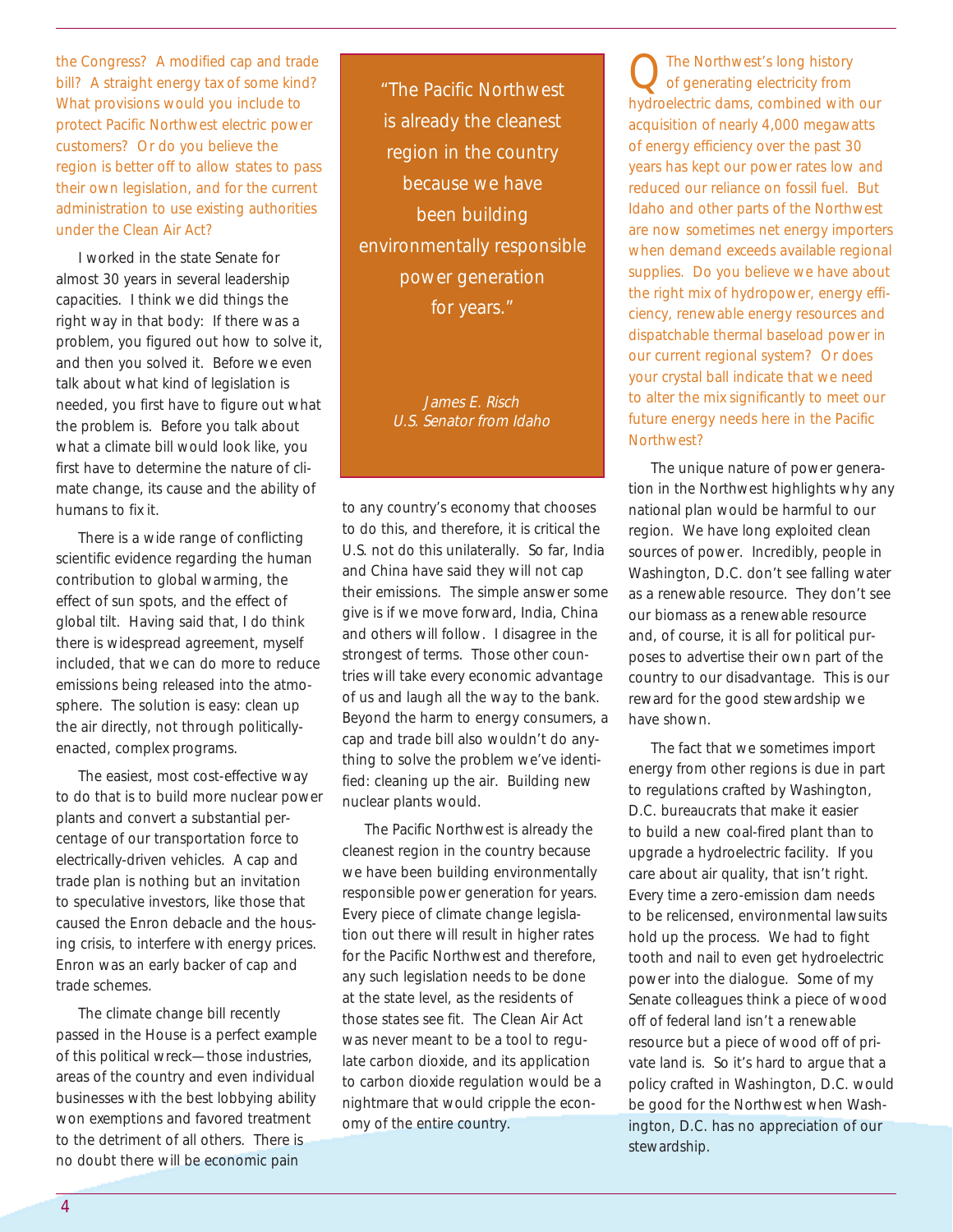We have a good mix right now, but we need more of all of the above to meet our future needs. We can increase the amount of electricity from hydropower sources by upgrading equipment or adding turbines to existing dams. That should be a no-brainer. It wouldn't emit any pollutants into the atmosphere. We also have existing biomass resources that could provide baseline power to the region, but those attempts are opposed by people who claim to want "renewable" energy which they limit by definition to wind and solar. We can add immeasurably to energy by constructing nuclear power plants. Again, if we are cleaning up the air, let's actually get it done.

Q Due to the existence of the Federal<br>Columbia River Power System and the Bonneville Power Administration, the Pacific Northwest states probably have more common interests in energy policy than any other region in the nation. As a senator from a Northwest state, do you approach energy issues with the sense that you are representing regional interests as well as Idaho's?

Yes, we share much in common in the Pacific Northwest. There are some issues on which the region acts together, and energy has been one of those. I frequently talk with my colleagues from the region and enjoy serving on the Energy and Natural Resources Committee with Senators Cantwell and Wyden. We share the goals of ensuring an affordable, reliable supply of energy to the residents and businesses in the Pacific Northwest. Obviously, Idaho's interests are first and foremost in my mind, but these interests, when it comes to energy, are frequently congruent with the other Northwest states. I believe that any time I vote to constrain the power of the federal government or to empower the states to chart their own course, it furthers the ability of Idaho and every state in the Northwest to address their challenges as they see fit.

"We share the goals of ensuring an affordable, reliable supply of energy to the residents and businesses in the Pacific Northwest."

> James E. Risch U.S. Senator from Idaho

QThere is growing concern and rec-ognition that California's aggressive, state-enacted renewable portfolio standards will increase wind developers' desire to seek more and more wind sites in the Northwest. In September, Governor Arnold Schwarzenegger signed an executive order requiring California to get 33 percent of its energy from green sources by 2020, which translates into an additional 5,700 average megawatts of renewable energy for that state. Some see danger in the Northwest becoming a primary quencher of California's renewable energy thirst. The range of concerns runs from environmental to economic. Will the Pacific Northwest's landscape become littered with wind farms that send their generation south? Will increased competition for wind sites drive up electricity prices for Northwest consumers? Will BPA be required to use the federal hydrosystem to balance and shape this power that is bound for California? Do you have any initial thoughts on this issue, and is there the possibility that it could become a topic for future discussions in the Senate pertaining to a national renewable portfolio standard?

California's attempt to export its own self-inflicted difficulties is nothing new. Years ago, we went through this

when they wanted our water. One of the elephants in the room in this whole discussion is how we are going to get the power from where it is generated to where it is consumed. If you love the sight of 1,000 windmills on a ridgetop, just wait until you see the thousands of miles of transmission lines that have to cross your property to ship that power down to California or Nevada.

Again, building nuclear power plants—where the power is needed solves both problems at once. Washington's preferred approach right now has been to give more power to the federal government to condemn land for power lines. I absolutely oppose that approach—and please note how quickly we've drifted from actually doing anything constructive to meet our actual goal of cleaning the air.

But the Northwest is just a microcosm of the entire country. These same problems are going to crop up on a national level with a federal renewable electricity standard. I oppose trampling on the property rights of Idahoans, or exploiting our unique ecosystems, to meet arbitrary generation goals when the true solution of increasing nuclear generation is completely taken off the table.

It appears that the nation is on the verge of a major energy technology explosion in the coming years. With increasing attention and funding being directed to smart grid, LED lights, batteries and other energy storage devices, the nation's electricity delivery and storage systems may be very different from what we see today. Do you think the Northwest is well positioned to participate in the research and development activities pertaining to these new technologies? Do you think the Northwest has the necessary infrastructure to take advantage of these opportunities and leverage them into a new energy economy in the coming years?

The Northwest has given birth to successful software companies like Microsoft and Real, hardware companies like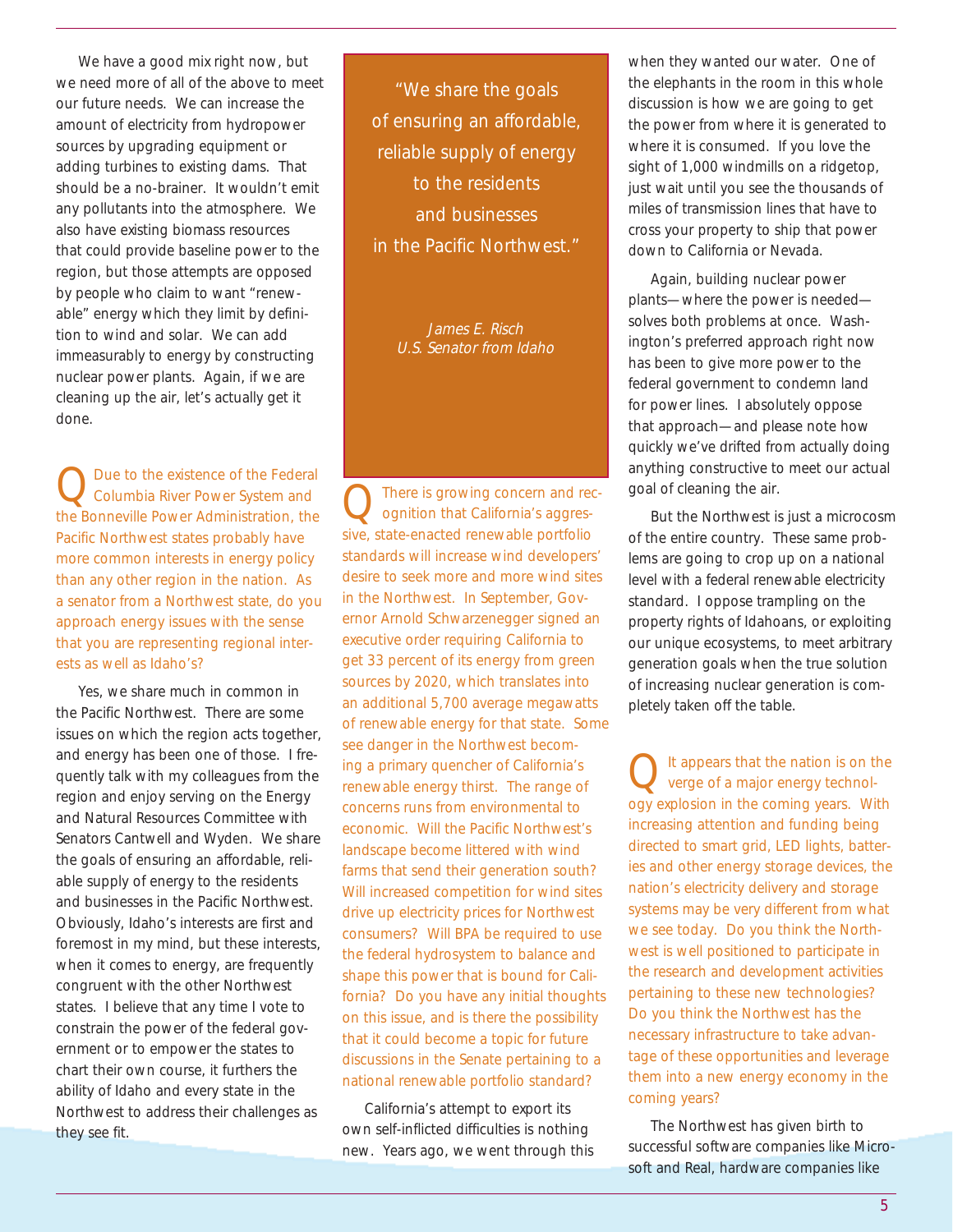Micron, AMI and HP and our region will continue to play a key role in developing the next generation of energy technologies. Micron in Idaho is aggressively working to lead in LED light research development and production.

I recently returned from touring the Idaho National Laboratory where I saw firsthand the work they are performing to secure "Smart Grid" technologies that we believe will be part of our energy future. Work continues as well on the next generation nuclear plant and on renewable energy sources. But our region is no longer competing with other regions like Silicon Valley; we are competing with Mumbai, London, and Singapore.

Just like Micron competes with South Korean companies in the production of microchips, an Idaho company like Nordic Windpower will be competing with products made in China. We must take care that our energy policies don't raise costs and force such companies overseas. We need to stay away from policies like card check, cap and trade or nationalized health care that would cripple our economy and result in a mass exodus of our businesses overseas and destroy our ability to compete internationally.

We must also continue the development of our energy workforce, one of the positive things both Democrats and Republicans agree on.

Although commercial nuclear energy in the Northwest has a mixed track record, the concern over climate change is causing a lot of people to rethink their position in opposition to the construction of new nuclear plants in the Northwest. Recognizing that you have been a strong supporter of nuclear power, do you think a nuclear plant or two is in the Northwest's future, and if so, what needs to take place for that to happen?

Nuclear power needs to happen not just in the Northwest where our air quality is already better than most, but everywhere people care about air quality and

"Nuclear power needs to happen not just in the Northwest where our air quality is already better than most, but everywhere people care about air quality and emissions."

> James E. Risch U.S. Senator from Idaho

emissions. Although nuclear power can be cost-effective, our power rates in the Northwest are already so low that even nuclear has historically had a hard time competing. But with demand increasing, that equation changes and a simple thing like loan guarantees, which are extremely cost-effective, may be all that is needed to expand the fleet of reactors here in the Northwest.

If you were to lead a congressional delegation trip to Idaho, what are the projects or programs of national interest you would want them to see? And similarly, what are the most beautiful locations in the state you'd want them to visit?

One of the first stops would be the Idaho National Laboratory so they could see the history of nuclear power from its origins to current technologies developed there today, like next generation nuclear technologies and power grid security. The next stop would be the Hells Canyon dams to demonstrate what we're doing to enhance salmon migration and habitat improvements while generating clean, reliable power. From there, we would head north to Idaho's panhandle to see the timber, minerals, and other natural

resources that are being effectively managed and utilized by a wide variety of groups.

I would have them compare the health of our state-managed forest lands adjacent to federal forest lands. It will be very clear that you can wisely harvest trees, as is done on state lands, and maintain healthy forests, wildlife habitat, and clean water. From those trees you can have biomass production that is renewable. And, of course, we would also have to make a stop by my ranch.

 $|cQ|$ 

## Quarterly Quote

"The tree is more than first a seed, then a stem. then a living trunk, and then dead timber. The tree is a slow, enduring force straining to win the sky.'

**Antoine de Saint-Exupery**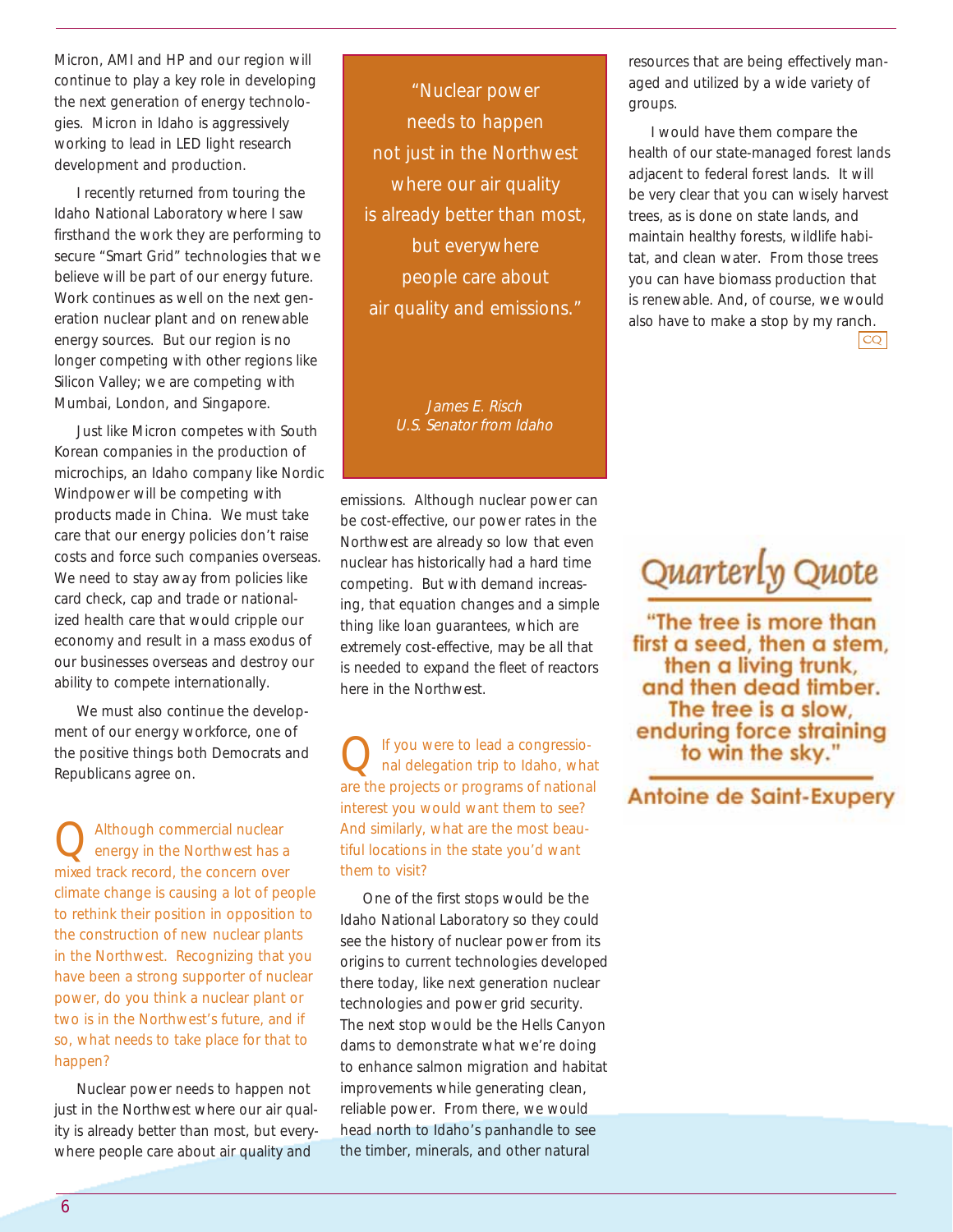### The Sixth Power Plan: The Region's Energy Blueprint *(cont. from page 1)*

to keep the system in balance, this, too, is changing. Increasing peaks in energy use, especially in the summer, along with constraints on the operation of the hydrosystem, and the growing amount of wind generation on the system, all contribute to the heightened importance of including capacity and flexibility needs into resource planning. It is no longer enough to plan for the region's yearly energy requirements. Being able to quickly increase or decrease generation on a minute-to-minute basis is also critical now.

But by far the biggest message of the power plan is that improved energy efficiency has the potential to meet most of the region's future load growth—as much as 85 percent—in the next 20 years. Achieving the Council's proposed efficiency targets means avoiding costly

investments in riskier new generation, while also reducing carbon emissions. The record level of efficiency is due to technological advances and new opportunities in electricity distribution, consumer electronics, and lighting innovations. It expands the region's history of success in improving efficiency and it continues our tradition of commitment to clean and affordable energy. Over time, the Council expects it to be an even better value as the costs and risks of other resources increase.

#### Future Regional Electricity Needs

Regional population is likely to increase from 12.7 million in 2007 to 16.3 million by 2030. The population growth will be focused on older-age categories as the baby boom generation reaches retirement age. While the

total regional population is projected to increase by 28 percent, the population over age 65 is expected to nearly double. Such a large shift in the age distribution of the population will change consumption patterns and electricity uses.

 The cost of energy (natural gas, oil, electricity) is expected to be significantly higher than during the 1980s and 1990s, and carbon-reduction policies are likely to further raise these costs. While carbon costs increase electricity prices and thereby reduce demand, they also encourage development of new sources of supply and efficiency, expanding the number cost-effective efficiency measures.

Without efficiency improvements, electricity use is expected to grow by about 6,700 average megawatts between 2010-2030, growing at about

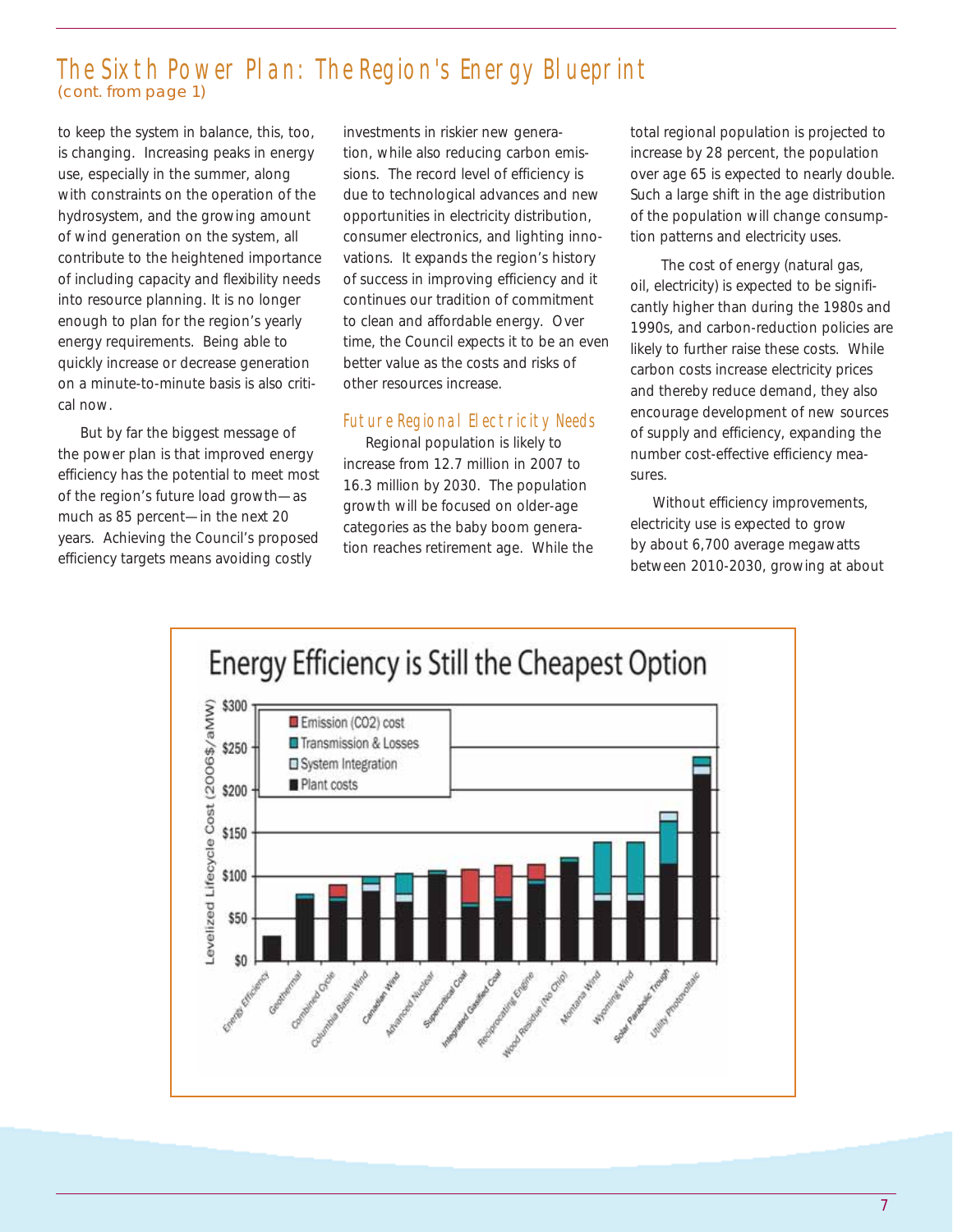337 average megawatts, or 1.4 percent per year. Residential and commercial sector electricity use account for much of the growth in demand. Contributing to the growth in the residential sector is an anticipated increase in air conditioning and consumer electronics. Also, summer-peak electricity use is expected to grow more rapidly than annual energy.

#### of the Region*'*s Load Growth Energy Efficiency Could Meet Most

The Council's power plan includes a detailed analysis of potential efficiencies in hundreds of applications resulting in a substantial increase in energy efficiency from the Fifth Power Plan's levels five years ago. This is due to advancing technology, reduced costs, efficiency estimates in electricity distribution systems, consumer electronics, and street, parking, and exterior building lighting. The estimated achievable potential conservation is nearly 6,000 average megawatts for measures costing under \$100 per megawatt-hour. Over 4,000 average megawatts are available at a cost of less than \$40 per megawatt-hour. This does not include savings from efficiencies that have already been secured through building codes, appliance efficiency standards, and utility programs. Energy efficiency is even more valuable because avoided costs have doubled since the carbon-cost risk is several times higher than in the Fifth Power Plan.

#### Resource Strategy

In addition to efficiency improvements, new renewable generation (primarily wind) will be needed to meet renewable portfolio standards in Washington, Oregon, and Montana. Analysis shows that meeting RPS requirements uses most of the lower cost wind potential (5,300 megawatts) in the region. In addition to the wind, some geothermal resources enter the plan, although in a limited amount. Given the risk of some form of carbon pricing in the future,

additional renewable generation is costeffective. Natural gas-fired generation is optioned toward the middle of the planning period. It is attractive for energy and capacity needs and has the ability to displace coal plants in futures with high carbon costs or assumed coal plant closures.

In the short term (the first five years of the plan's timeframe), and from a regional perspective, the Council's analysis suggests that adding new generation is unnecessary due to slower demand growth, the large energy efficiency potential, and the required renewable portfolio standards resources. The Council recognizes that this is not the case for all utilities in the region. Individual utilities' needs and access to market resources will vary. Some utilities will need additional resources in the next few years even if they acquire all the energy efficiency available to their service territory and meet their renewable portfolio standards.

During the last 10 years of the power plan's timeframe, the resource priorities become less clear. Given current climate change policies and concerns, new coal without carbon sequestration is unlikely, and any significant reduction in carbon will require operating existing coal plants less often. Alternatives beyond natural gas are typically unproven commercial technologies or alternatives that require significant new transmission investments. Potential long-term generating resources include importing wind generation on new transmission lines, advanced nuclear, gasified coal with carbon sequestration, and developing relatively unproven renewable resources or ones that are currently too expensive. The plan identifies natural gas to meet long-term needs, but the Council recognizes that other alternatives are likely to become available over time.

#### Climate Change Policy

Nationwide, carbon dioxide accounts for 85 percent of greenhouse gas emissions and about 38 percent of carbon dioxide emissions are emitted from electricity generation. For the Pacific Northwest, the power generation share is only 23 percent since we rely so heavily on the hydroelectric system. Coal-fired plants produce over 85 percent of carbon emissions from the region's power system, even though they only produce about 20-25 percent of the region's electricity. Analysis by others has shown that substantial and inexpensive reductions can come from more efficient buildings and vehicles. Substituting non- or reduced-carbon electricity generation such as renewable resources and nuclear, or from sequestering carbon, are more expensive options.

Various policy approaches to reduce emissions include: regulatory mandates (renewable portfolio standards or emission standards), emissions cap-and-trade systems, a carbon tax, and efficiencyimprovement programs. Northwest state policies to address climate change concerns have focused on renewable portfolio standards and new generation emission limits. National and regional proposals have focused on cap-andtrade systems, although none have been adopted successfully nationally or in the region. Although carbon taxes are easier to implement than cap-and-trade systems, none have been proposed.

The power plan reflects the uncertain costs of potential carbon-pricing policies by assuming a possible range of carbon costs between \$0 and \$100 per ton. The average of these increases over time and reaches about \$47 per ton by 2030. These potential costs play an important role in the proposed resource portfolio, with the exception of the energy efficiency resource, which remains a key component regardless of climate-change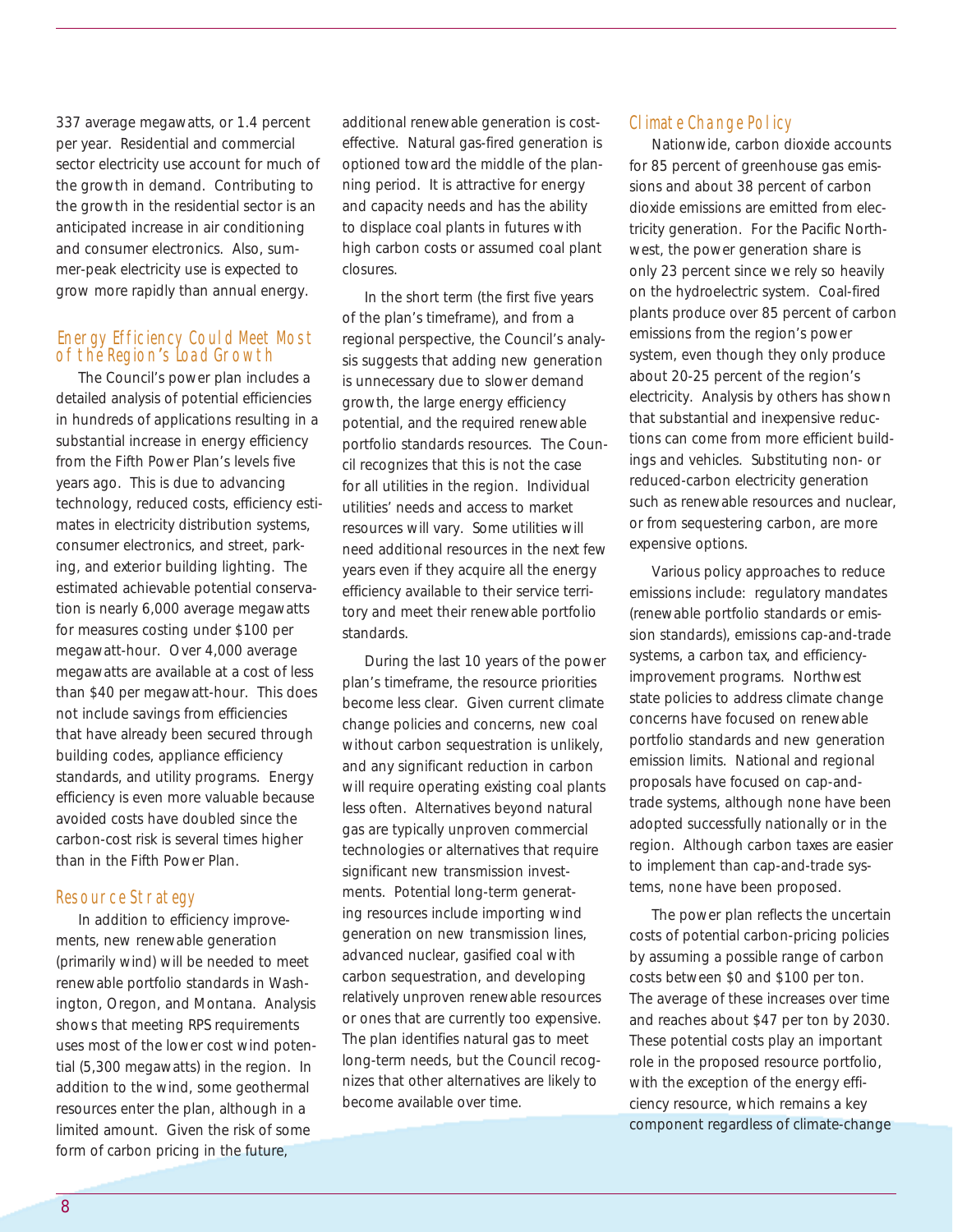policies. The key findings from the Council's analysis are:

• Without any carbon control policies, including existing ones, carbon emissions from the Northwest Power System would continue to grow to 5 percent over 2005 levels by 2030.

• Without additional carbon-pricing policies like state renewable portfolio standards and renewable energy financial incentives, current policies would reduce carbon emissions, but not enough to meet current policy goals.

• Assuming forecast carbon prices, the plan's resource strategy has the potential to reduce carbon emissions to below 1990 levels, or 35 percent below 2005 levels adjusted for normal hydro conditions.

• Significant reductions of carbon emissions from the power system require reduced reliance on coal. Retiring coalfired generation and replacing it with

conservation, renewable generation, and lower-carbon emission resources could reduce carbon emissions to 35 percent of 1990 levels.

• To the extent that public policy raises the cost of carbon, we can expect an increase in a typical consumer's electric bill and a decrease in carbon emissions, especially when the carbon price begins to exceed \$40 per ton.

• Protecting the capability of the existing regional hydroelectric generation through energy efficiency and preserving its generating capability keeps costs and carbon emissions down. In scenarios where the capability of existing resources are reduced, whether hydroelectric or coal, the energy and capacity are largely replaced with gas-fired generation.

#### Capacity, Flexibility, and Wind Integration

The power system requires matching electricity generation to varying elec-

tricity demands on a minute-to-minute basis. This ability to quickly increase or decrease generation is called flexibility. In the Pacific Northwest, resource planners have been able to focus mostly on annual average energy requirements, leaving flexibility problems to system operators. This is because, historically, the hydroelectric system has been able to provide this flexibility. This is changing for several reasons: Growing regional electricity needs are reducing the share of hydroelectricity in total demand, peaks in energy use have grown faster than annual energy needs, the capacity and flexibility of the hydrosystem has been reduced over time for fish operations, and growing amounts of variable wind generation have added to the flexibility requirements of the system.

As a result, planners must now consider resources in terms of their energy, capacity, and flexibility contributions. The rapid growth of wind genera-

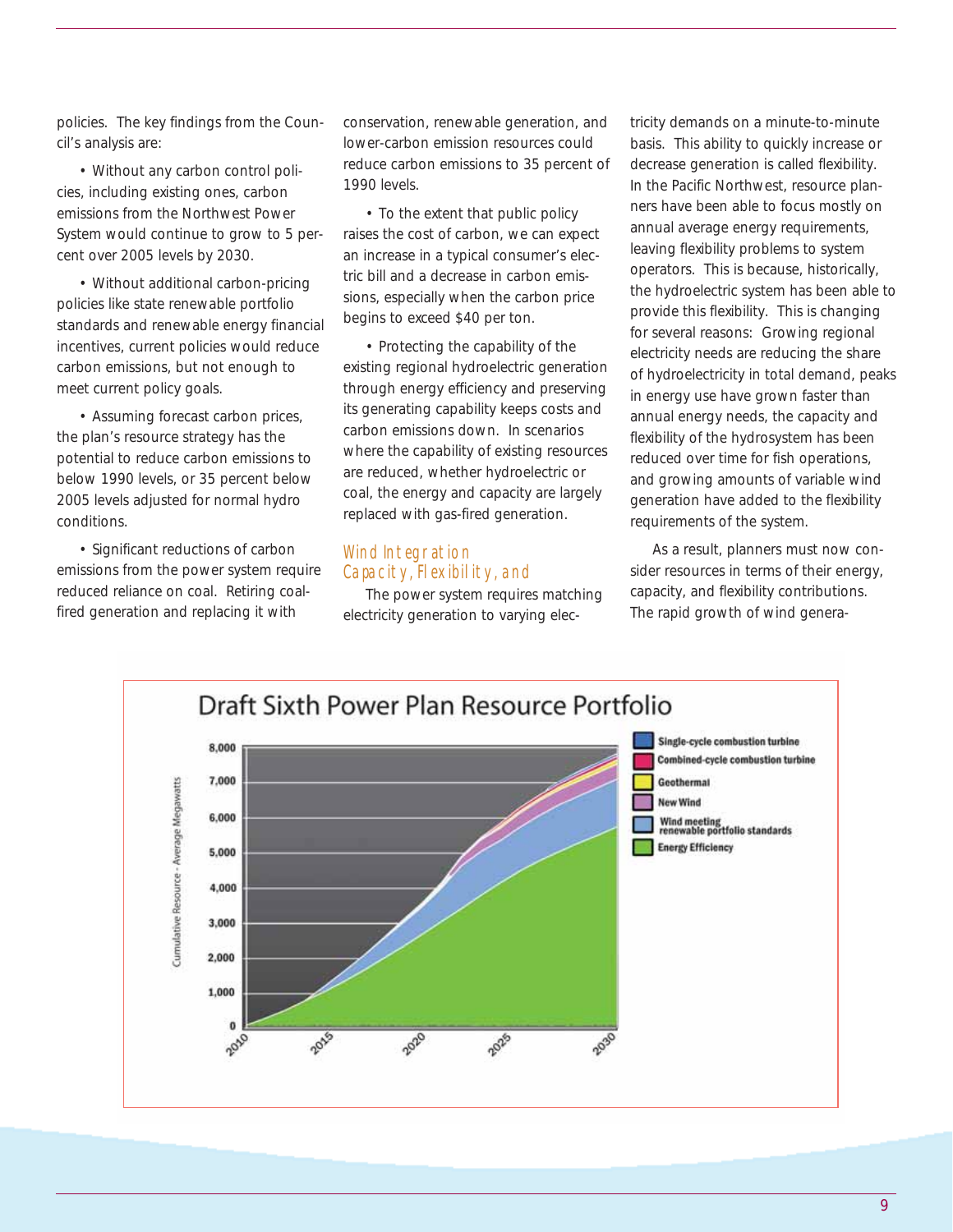tion, which does not provide capacity and increases the need for flexibility, means that the region will need to add these capabilities to the power system. Changes can be made to the operation of the power and transmission system to reduce the need for flexibility reserves, and these operational changes can probably be made more quickly, and are less expensive, than adding peaking generation, demand response, or flexibility storage resources just to provide flexibility.

#### The Fish and Wildlife Program and the Power Plan

The fish and wildlife program is part of the Council's power plan. It is intended to guide Bonneville's efforts to mitigate the adverse effects on fish and wildlife from the construction and operation of the Columbia River hydroelectric system. One of the roles of the power plan is to help assure the reliable implementation of fish and wildlife operations. The power system, guided by the power plan, has done this in the past and will continue to do this in the future. It has done so by acquiring conservation and generating resources to make up for the 1,170 average megawatts of lost hydroelectric generation from actions to aid fish migration, by developing resource adequacy standards, and by implementing strategies to minimize power system emergencies and events that might compromise fish operations.

The future presents a host of uncertain changes that are sure to pose challenges to balancing power system and fish and wildlife needs. These include possible new fish and wildlife requirements, increasing wind generation and other variable renewable resources that require more flexibility in power system operations, conflicts between climatechange policies and fish and wildlife operations, possible changes to the water supply from climate change that

might make it more difficult to deliver flows for fish and meet power needs, and possible revisions to Columbia River Treaty operations.

To address current operations and prepare for these additional challenges, the Council has adopted a regional adequacy standard to help ensure that events like the 2000-01 energy crisis, when fish operations were affected, do not happen again. In addition, the Wind

insure reliable fish operations.  $\boxed{CQ}$ Integration Forum is addressing issues to help integrate wind into the power system. Large swings in wind output have sometimes adversely affected hydropower and fish operations. The Sixth Power Plan addresses these issues to improve electricity reliability and help

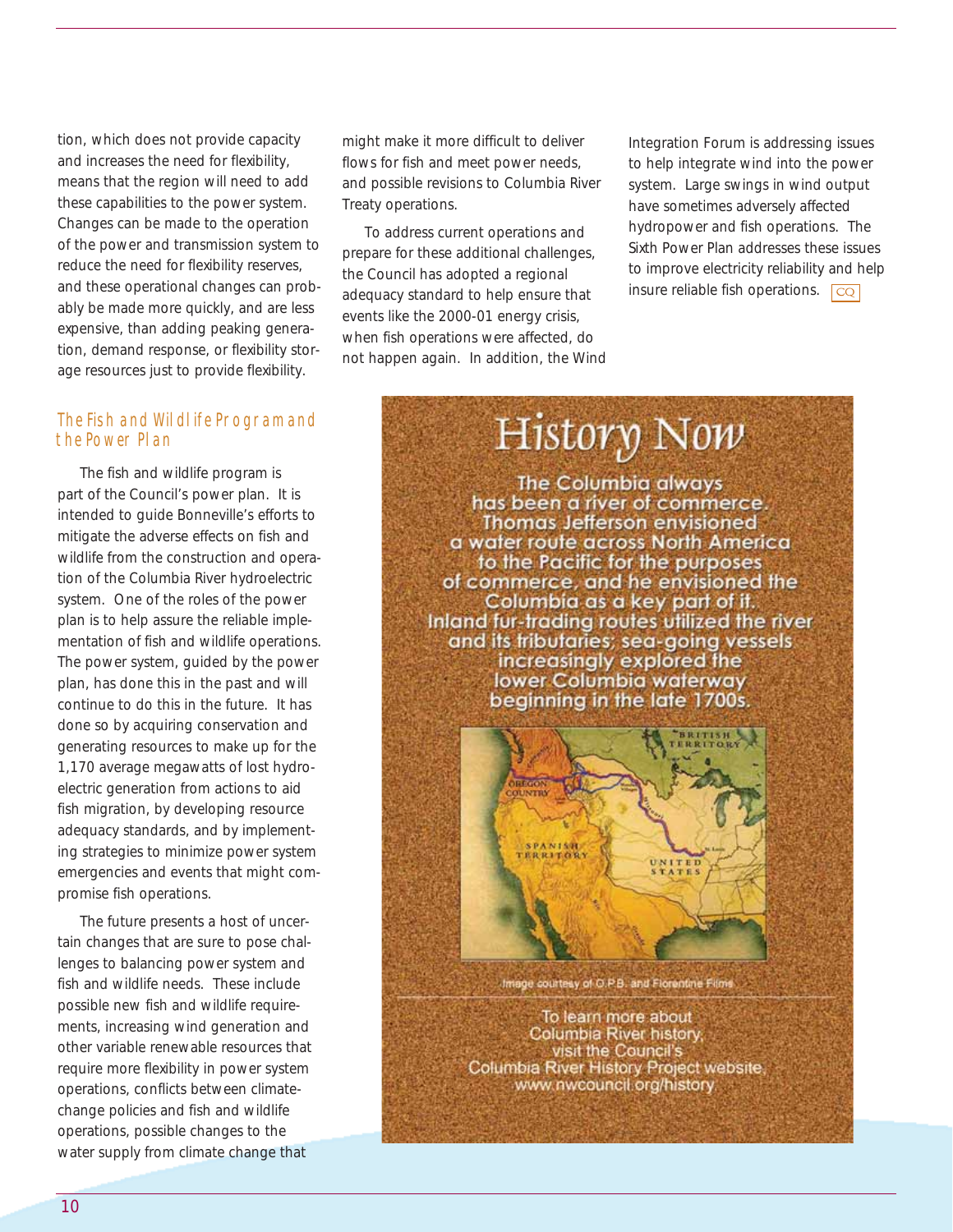## Council Decisions

July

## Council recommends projects to benefit wildlife

The Council recommended to the Bonneville Power Administration 34 of 36 wildlife project proposals submitted for the wildlife category review of the Columbia River Basin Fish and Wildlife Program. The 34 projects were reviewed by the Independent Scientific Review Panel (ISRP) and meet scientific criteria. The other two proposals did not meet scientific criteria. The Council approved an expense budget for the projects of \$70,882,855 for five years (fiscal years 2010-2014), and a capital budget of \$67,597,752 over three years (fiscal years 2010-2012).

### September Council urges action on invasive mussels

The Council approved letters to the Department of the Interior, Northwestern Division of the U.S. Army Corps of Engineers, and NOAA Fisheries asking that actions be implemented to prevent the introduction of invasive mussels into the Columbia River Basin, providing for their control, and undertaking related mitigation efforts to minimize the ecological and economic impacts if the mussels take hold in the basin.

### **October** Council approves high-level indicators

The Council approved three high-level indicators to help measure the success of projects that implement the Columbia River Basin Fish and Wildlife Program and, thus, the success of the program. The approved indicators are: 1) abundance of fish and wildlife; 2) fish survival past the mainstem Columbia and Snake river dams; and 3) coordination of mitigation actions -- that is, an assessment of management coordination among agencies and projects. A fourth indicator, ecosystem health, is being developed by the Pacific Northwest Aquatic Monitoring Partnership. See story in this issue of the Council Quarterly.

## Power and Conservation Council invites Public comments on fish and wildlife plans For Bitterroot and Blackfoot rivers

The Northwest Power and Conservation Council has received plans for the Bitterroot and Blackfoot river basins of Montana to protect fish and wildlife and direct funding to projects to improve their survival. The proposed plans are posted on the Council's website, www.nwcouncil.org, and are available for public comment through February 11, 2010. Contact information for the proponents of the Bitterroot and Blackfoot plans is posted with the proposed plans on the Council's website.

If adopted by the Council, the plans would have the potential to direct funding provided by the federal Bonneville Power Administration, the

region's largest electricity supplier, to pay for projects such as acquiring and improving habitat for fish and wildlife, boosting fish production, and paying for research in the two river systems, whose waters eventually flow into the Columbia River.

Montana's representatives on the Council, Bruce Measure and Rhonda Whiting, are happy with the development of the plans. In a statement, the Council members said, "We are pleased that the plans were developed in an open and public process with a lot of input from a variety of sources in the Bitterroot and the Blackfoot. We look forward to further completing the Council's fish and wildlife program by adding these two subbasin plans."  $CQ$